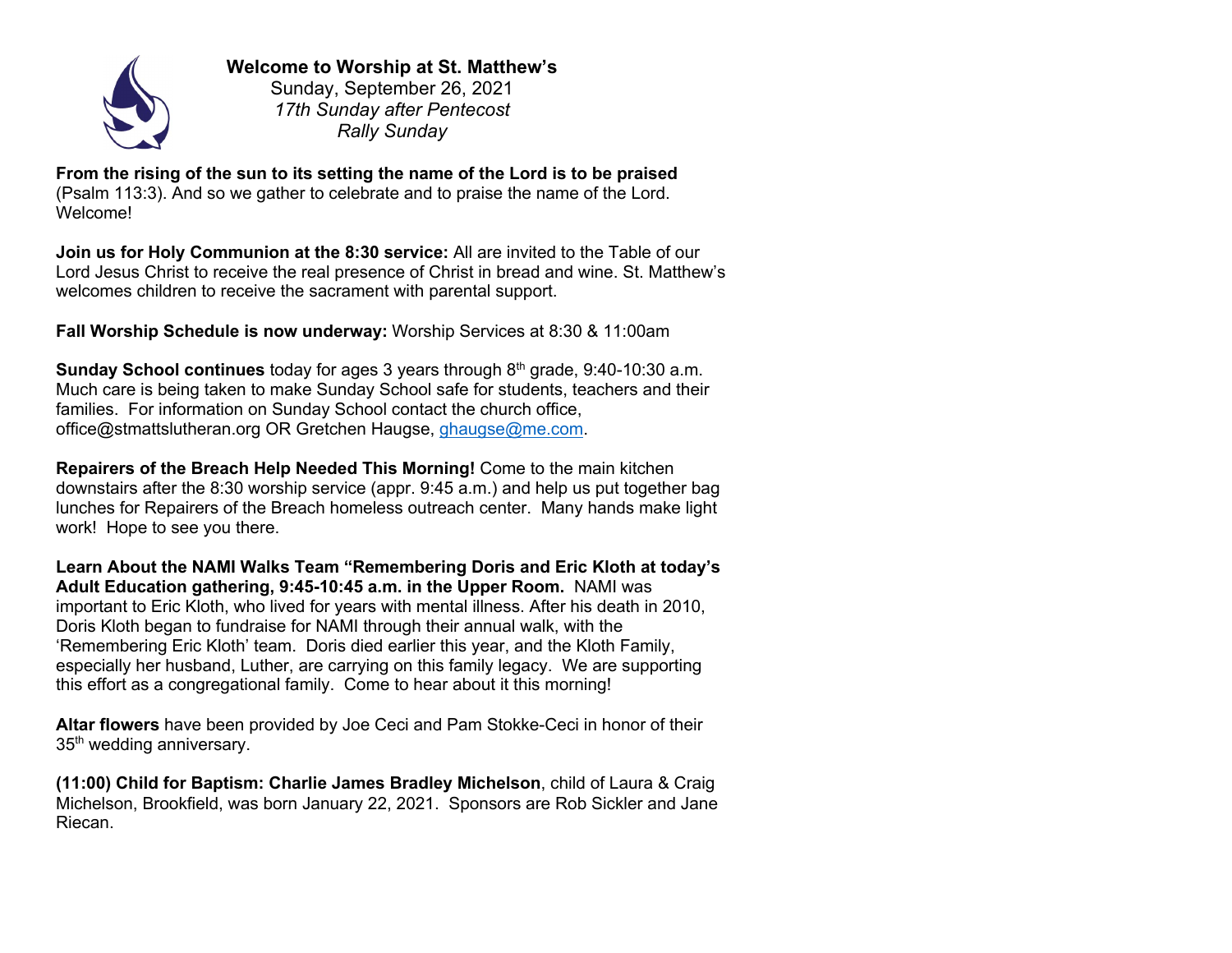# *Announcement Insert for 9-26-21*

#### **Congregational Forum planned for October 3rd**



There will be a congregational forum on Sunday, October 3, to give the congregation an update on our current transition process and the progress made toward calling a new lead pastor. This forum will be both in person and through Zoom, beginning at 12 noon. Our Synod Bishop, Paul Erickson, will receive the MET team report and speak to us about what comes next.

#### **\*\*\*\*\*\*\*\*\*\*\*\***

**The Library is now open** Sundays during the Education Hour, 9:45-11:00 a.m. Please feel free to visit! The Library has almost 4000 books and DVDs available for check out. It is staffed by members of the Library committee that can assist you in finding books on a specific topic as well as help you with the self check-out system.

**Wednesday Bible Study** is now underway with Pastor Ann Williams from 10:00-11:00 a.m. each Wednesday, now in the Upper Room. We are masking in respect for those more vulnerable. We had a great group this past week, but there is still space for you!

**First Friday Book Group** meets on October 1<sup>st</sup> to discuss this great book by Isabel Wilkerson, "The Warmth of Other Suns: The Epic Story of America's Great Migration." The group will meet at 7 p.m. on October  $1<sup>st</sup>$  by Zoom. Watch for a link to be sent by email. Contact the church office or Fred Heim for more information.

**Funeral Service for Agnes Wells:** Saturday, October 2, with visitation beginning at 1 p.m. and the service at 2:00 p.m. This is to be held at St. Matthew's, with Pastor Ann Williams officiating and the Senior Choir singing for the service.

#### **Upcoming Adult Education, Sundays, 9:45-10:45 am October 3**

**Bishop Erickson & St. Matthew's 100th Anniversary Celebration** ELCA Greater Milwaukee Synod Bishop Paul Erickson spent time at St. Matthew's as a child when his father was associate pastor here. Come listen to his unique perspective.

#### **October 10**

**Meet the Pastors of St. Matthew's** - We have three female pastors for the first time in St. Matthew's history! Get to know them a little better during this informal time together.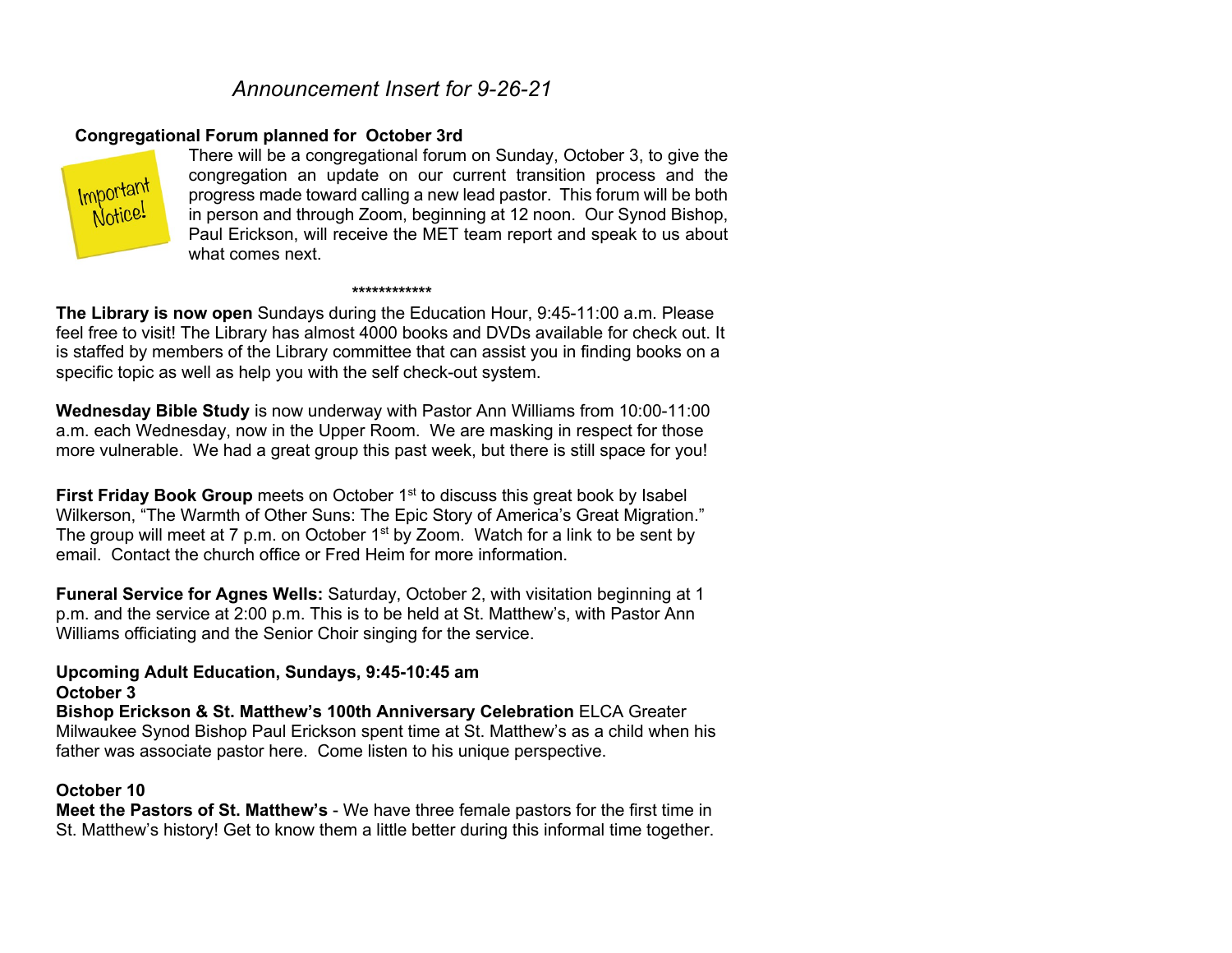**New Member Classes** will be offered on October 3, 10 and 17, from 11:00-11:45 a.m. giving an introduction to our congregation, how to have your faith fed and nurtured, how and why we serve our neighbors, and what it means to be a Lutheran Christian. If you are interested in attending, please contact the church office at 414-774-0441 or office@stmattslutheran.org or speak to one of the pastors.

## **Volunteers Needed**

- Pew Tender-Straighten and re-stock pews.
- Quiet Sacs-Maintain Quiet Sacs that are used in worship.

Both of these volunteer roles take about 2 hours per month. The tasks can be done whenever the church is open; day or evening. Great for a parent waiting for a child in choir, confirmation... Please contact Sue Swing;sueswing@sbcglobal.net.

#### **Women's Book Discussion Starts Wednesday, October 6 Rising Strong: How the Ability to Reset Transforms the Way We Live, Love, Parent and Lead by Brené Brown**

Meeting in person at St. Matthew's Wednesday evenings from 7-8 pm in October (October 6, 13, 20, 27). Read introduction and Chapters 1-2 for our first meeting on October 6th. The book is readily available in various formats. If you need assistance in getting a book or for more information please contact Sue Swing; sueswing@sbcglobal.net. All are always welcome!

# **Quilt Ministry Fall Quilt Blitz:**

we are inviting YOU to join us for a few hours on **Saturday, October 9th from 9:00am-12:00pm in Fellowship Hall** (please wear a mask) to carry on the mission of quilting for others. Remember all of those comfy quilts on the pew backs on Mother's Day? Those were blessed and sent out into the local community and nationwide. Questions? Please contact Bev Etzelmueller at bevetz@sbcglobal.net or 262-250-3969. Empty nesters, young families, grandparents, etc….you are all invited!

*Stop by or stay to assist with simple tasks on Saturday, October 9th between 9:00am-12:00pm in Fellowship Hall*

**Confirmation Classes**: **7th & 8th grade Confirmation** continues each week, taught by Pastor Sheila Rawn. Please contact her with questions, or if you wish to have your child attend. (pastorsheila@stmattslutheran.org)

**9<sup>th</sup> grade Confirmation** will begin Wednesday, September 29<sup>th</sup> at 7:00, and continue through November  $10<sup>th</sup>$ . Classes are led by Gretchen Haugse, and will culminate in the service of Confirmation on Sunday, November 14<sup>th</sup> at 1:30 pm.